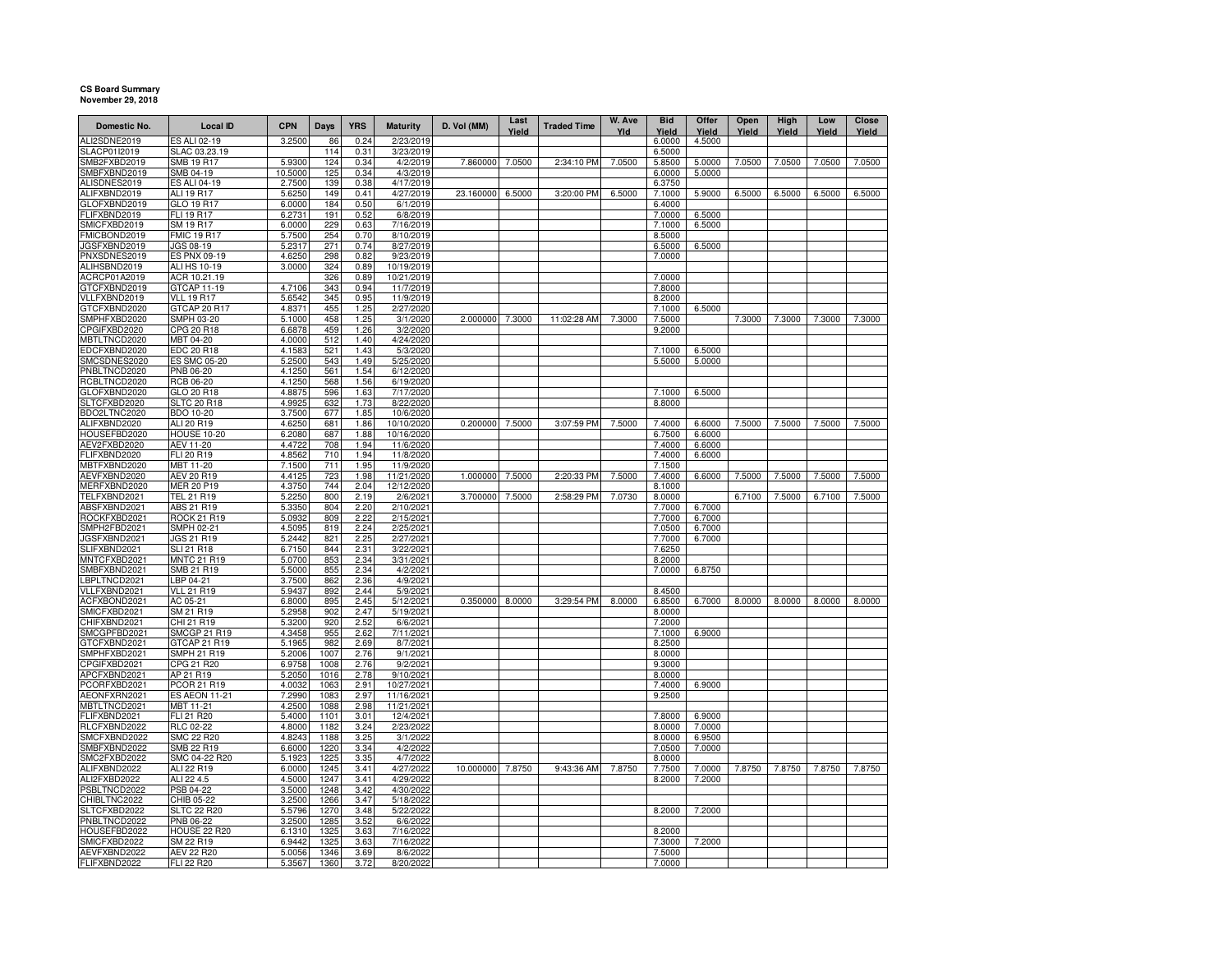| Domestic No.                 | <b>Local ID</b>                  | <b>CPN</b>       | Days         | <b>YRS</b>   | <b>Maturity</b>         | D. Vol (MM)      | Last<br>Yield | <b>Traded Time</b> | W. Ave<br>Yld | <b>Bid</b><br>Yield | Offer<br>Yield | Open<br>Yield | High<br>Yield | Low<br>Yield | <b>Close</b><br>Yield |
|------------------------------|----------------------------------|------------------|--------------|--------------|-------------------------|------------------|---------------|--------------------|---------------|---------------------|----------------|---------------|---------------|--------------|-----------------------|
| <b>EWBLTNCD2022</b>          | EW 09-22                         | 4.0000           | 1392         | 3.81         | 9/21/2022               |                  |               |                    |               |                     |                |               |               |              |                       |
| PNB2LTNC2022                 | <b>PNB 10-22</b>                 | 3.7500           | 1428         | 3.91         | 10/27/202               |                  |               |                    |               |                     |                |               |               |              |                       |
| CHIB2LTN2022<br>RBANKLTN2022 | CHIB 12-22<br><b>RBANK 12-22</b> | 3.6500<br>4.1250 | 1464<br>1478 | 4.01<br>4.05 | 12/2/2022<br>12/16/2022 |                  |               |                    |               |                     |                |               |               |              |                       |
| SMCGPFBD2022                 | SMCGP 22 R20                     | 5.3750           | 1484         | 4.06         | 12/22/202               |                  |               |                    |               | 8.5000              |                |               |               |              |                       |
| CPIFXBND2023                 | CPI 01-23 R20                    | 5.0496           | 1500         | 4.11         | 1/7/202                 | 3.500000         |               |                    |               | 8.4000              |                |               |               |              |                       |
| RCBLTNCD2023                 | RCB 02-23                        | 3.7500           | 1535         | 4.20         | 2/11/2023               |                  |               |                    |               |                     |                |               |               |              |                       |
| BDOLTNCD2023                 | BDO 02-23                        | 3.6250           | 1542         | 4.22         | 2/18/2023               |                  |               |                    |               |                     |                |               |               |              |                       |
| GTCFXBND2023                 | GTCAP 23 R20                     | 5.0937           | 1551         | 4.25         | 2/27/2023               |                  |               |                    |               | 8.0000              |                |               |               |              |                       |
| SMPHFXBD2023                 | SMPH 23 R21                      | 5.6630           | 1553         | 4.25         | 3/1/2023                |                  |               |                    |               | 8.0000              |                |               |               |              |                       |
| SMCFXBND2023                 | SMC 23 R21                       | 6.2500           | 1571         | 4.30         | 3/19/2023               |                  |               |                    |               | 8.0500              | 7.3000         |               |               |              |                       |
| PNBLTNCD2023                 | PNB 04-23                        | 3.8750           | 1609         | 4.41         | 4/26/2023               |                  |               |                    |               |                     |                |               |               |              |                       |
| EDCFXBND2023                 | EDC 23 R19                       | 4.7312           | 1616         | 4.42         | 5/3/2023                |                  |               |                    |               | 8.3500              |                |               |               |              |                       |
| SECBLTNC2023                 | <b>SECB 05-23</b>                | 3.8750           | 1621         | 4.44         | 5/8/2023                |                  |               |                    |               |                     |                |               |               |              |                       |
| BPILTNCD2023                 | BPI 05-23                        | 3.7500           | 1637         | 4.48         | 5/24/2023               |                  |               |                    |               |                     |                |               |               |              |                       |
| ACFXBOND2023<br>SMCGPFBD2023 | AC 23 R22<br><b>SMCGP 23 R21</b> | 3.9200<br>4.7575 | 1681<br>1685 | 4.60<br>4.61 | 7/7/2023<br>7/11/2023   |                  |               |                    |               | 7.1000<br>7.9000    |                |               |               |              |                       |
| GLOFXBND2023                 | GLO 23 R20                       | 5.2792           | 1691         | 4.63         | 7/17/2023               |                  |               |                    |               | 7.8750              |                |               |               |              |                       |
| SMCGP2BD2023                 | SMCGP 08-23 R21                  | 6.7500           | 1722         | 4.72         | 8/17/2023               |                  |               |                    |               | 7.7000              |                |               |               |              |                       |
| UBPLTNCD2023                 | UBP 08-23                        | 4.3750           | 1726         | 4.73         | 8/21/2023               |                  |               |                    |               |                     |                |               |               |              |                       |
| MBTLTNCD2023                 | MBT 09-23                        | 3.5000           | 1755         | 4.81         | 9/19/2023               |                  |               |                    |               |                     |                |               |               |              |                       |
| ALI2FXBD2023                 | ALI 23 R21                       | 7.0239           | 1771         | 4.85         | 10/5/2023               |                  |               |                    |               | 8.5000              |                |               |               |              |                       |
| ALIFXBND2023                 | ALI 23 R22                       | 3.8915           | 1773         | 4.85         | 10/7/2023               |                  |               |                    |               | 8.1250              |                |               |               |              |                       |
| PCORFXBD2023                 | PCOR 23 R21                      | 4.5219           | 1793         | 4.91         | 10/27/2023              | 1.600000         | 7.7500        | 2:58:53 PM         | 7.7500        | 8.0000              | 7.0000         | 7.7500        | 7.7500        | 7.7500       | 7.7500                |
| SECB2LTN2023                 | <b>SECB 11-23</b>                | 4.5000           | 1799         | 4.93         | 11/2/2023               |                  |               |                    |               |                     |                |               |               |              |                       |
| BDO2LTNC2023                 | BDO 11-23                        | 4.3750           | 1804         | 4.94         | 11/7/2023               |                  |               |                    |               |                     |                |               |               |              |                       |
| FLIFXBND2023                 | FLI 23 R20                       | 5.4333           | 1805         | 4.94         | 11/8/2023               |                  |               |                    |               | 8.0000              |                |               |               |              |                       |
| AEONFXRN2023                 | <b>ES AEON 11-23</b>             | 7.6950           | 1813         | 4.96         | 11/16/2023              |                  |               |                    |               | 9.7500              |                |               |               |              |                       |
| AEVFXBND2023                 | AEV 23 R20                       | 4.6188           | 1818         | 4.98         | 11/21/2023              |                  |               |                    |               | 8.0000              |                |               |               |              |                       |
| EWBLTNCD2023                 | EW 12-23                         | 4.6250           | 1834         | 5.02         | 12/7/2023               |                  |               |                    |               |                     |                |               |               |              |                       |
| SMICFXBD2023                 | SM 23 R21<br>CHIB 01-24          | 5.1590<br>4.5500 | 1836<br>1870 | 5.03<br>5.12 | 12/9/202<br>1/12/2024   |                  |               |                    |               | 8.0000              |                |               |               |              |                       |
| CHIBLTNC2024<br>RBANKLTN2024 | <b>RBANK 01-24</b>               | 4.8750           | 1874         | 5.13         | 1/16/2024               |                  |               |                    |               |                     |                |               |               |              |                       |
| FDCFXBND2024                 | FDC 24 R21                       | 6.1458           | 1882         | 5.15         | 1/24/2024               |                  |               |                    |               | 7.2000              |                |               |               |              |                       |
| APCFXBND2024                 | AP 24 R22                        | 7.5095           | 1883         | 5.16         | 1/25/2024               |                  |               |                    |               | 8.0000              |                |               |               |              |                       |
| ALIFXBND2024                 | ALI 24 R20                       | 5.0000           | 1888         | 5.17         | 1/30/2024               | 10.000000 7.8000 |               | 3:02:47 PM         | 7.8000        | 8.3000              | 7.3000         | 7.8000        | 7.8000        | 7.8000       | 7.8000                |
| TELFXBND2024                 | <b>TEL 24 R21</b>                | 5.2813           | 1895         | 5.19         | 2/6/2024                |                  |               |                    |               | 8.0000              |                |               |               |              |                       |
| PSBLTNCD2024                 | PSB 02-24                        | 5.0000           | 1898         | 5.20         | 2/9/2024                |                  |               |                    |               |                     |                |               |               |              |                       |
| JGSFXBND2024                 | <b>JGS 24 R20</b>                | 5.3000           | 1916         | 5.25         | 2/27/2024               |                  |               |                    |               | 8.0000              |                |               |               |              |                       |
| SMCFXBND2024                 | <b>SMC 24 R22</b>                | 5.2840           | 1919         | 5.25         | 3/1/2024                |                  |               |                    |               | 8.0000              | 7.0500         |               |               |              |                       |
| STIGFXBD2024                 | STIESG 24 R22                    | 5.8085           | 1941         | 5.31         | 3/23/2024               |                  |               |                    |               | 7.2500              |                |               |               |              |                       |
| MEGFXBND2024                 | <b>MEG 24 R22</b>                | 5.3535           | 1946         | 5.33         | 3/28/2024               |                  |               |                    |               | 8.0000              |                |               |               |              |                       |
| RCBLTNCD2024                 | RCB 03-24                        | 5.5000           | 1946         | 5.33         | 3/28/2024               |                  |               |                    |               |                     |                |               |               |              |                       |
| MNTCFXBD2024                 | MNTC 24 R21                      | 5.5000           | 1949         | 5.34         | 3/31/2024               |                  |               |                    |               | 8.0000              |                |               |               |              |                       |
| SMBFXBND2024<br>MBT2LTNC2024 | SMB 24 R21<br>MBT 04-24          | 6.0000<br>5.3750 | 1951<br>1953 | 5.34<br>5.35 | 4/2/2024<br>4/4/2024    | 0.500000 7.0000  |               | 2:46:09 PM         | 7.0000        | 8.0000              |                | 7.0000        | 7.0000        | 7.0000       | 7.0000                |
| PBCOMLTN2024                 | <b>PBCOM 04-24</b>               | 5.6250           | 1957         | 5.36         | 4/8/2024                |                  |               |                    |               |                     |                |               |               |              |                       |
| PCORFXBD2024                 | <b>PCOR 24 R22</b>               | 7.8183           | 1968         | 5.39         | 4/19/2024               |                  |               |                    |               | 8.0000              |                |               |               |              |                       |
| SMPH2FBD2024                 | SMPH 05-24 R22                   | 5.1683           | 1997         | 5.47         | 5/18/2024               |                  |               |                    |               | 8.0000              |                |               |               |              |                       |
| SMICFXBD2024                 | SM 24 R21                        | 5.6125           | 1998         | 5.47         | 5/19/2024               |                  |               |                    |               | 8.0000              |                |               |               |              |                       |
| MBTLTNCD2024                 | MBT 07-24                        | 3.8750           | 2060         | 5.64         | 7/20/2024               |                  |               |                    |               |                     |                |               |               |              |                       |
| DDFXBOND2024                 | DD 24 R22                        | 6.0952           | 2061         | 5.64         | 7/21/2024               |                  |               |                    |               | 8.9000              |                |               |               |              |                       |
| GTCFXBND2024                 | GTCAP 24 R21                     | 5.6250           | 2078         | 5.69         | 8/7/2024                |                  |               |                    |               | 8.0000              |                |               |               |              |                       |
| VLLFXBND2024                 | <b>VLL 24 R23</b>                | 5.7512           | 2079         | 5.69         | 8/8/2024                |                  |               |                    |               | 8.2500              |                |               |               |              |                       |
| SMPHFXBD2024                 | <b>SMPH 24 R21</b>               | 5.7417           | 2103         | 5.76         | 9/1/2024                |                  |               |                    |               | 8.0000              |                |               |               |              |                       |
| FLIFXBND2024                 | FLI 24 R21                       | 5.6389           | 2197         | 6.02         | 12/4/2024               |                  |               |                    |               | 8.0000              |                |               |               |              |                       |
| SMCGPFBD2024                 | <b>SMCGP 24 R22</b>              | 6.2500           | 2215<br>2265 | 6.06         | 12/22/2024              |                  |               |                    |               | 8.0000              |                |               |               |              |                       |
| ACFXBOND2025<br>RLCFXBND2025 | AC 25 R23<br><b>RLC 02-25</b>    | 4.8200<br>4.9344 | 2278         | 6.20<br>6.24 | 2/10/202<br>2/23/202    |                  |               |                    |               | 7.1000<br>8.0000    |                |               |               |              |                       |
| SMPH2FBD2025                 | SMPH 03-25 R23                   | 6.0804           | 2284         | 6.25         | 3/1/2025                | 20.000000        |               |                    |               | 8.0000              |                |               |               |              |                       |
| SMCFXBND2025                 | <b>SMC 25 R23</b>                | 6.6250           | 2302         | 6.30         | 3/19/2025               |                  |               |                    |               | 8.1500              | 7.5000         |               |               |              |                       |
| ALIFXBND2025                 | ALI 25 R21                       | 5.6250           | 2339         | 6.40         | 4/25/202                |                  |               |                    |               | 9.1000              |                |               |               |              |                       |
| SLTCFXBD2025                 | <b>SLTC 25 R22</b>               | 6.4872           | 2366         | 6.48         | 5/22/202                |                  |               |                    |               | 8.9500              |                |               |               |              |                       |
| NLEXFXBD2025                 | <b>NLEX 25 R23</b>               | 6.640            | 2409         | 6.60         | 7/4/202                 | 1.000000         | 7.8900        | 3:59:08 PM         | 7.8900        | 8.7500              |                | 7.8900        | 7.8900        | 7.8900       | 7.8900                |
| HOUSEFBD2025                 | <b>HOUSE 25 R22</b>              | 6.8666           | 2421         | 6.63         | 7/16/202                |                  |               |                    |               | 8.7500              |                |               |               |              |                       |
| FLIFXBND2025                 | <b>FLI 25 R22</b>                | 5.7139           | 2456         | 6.72         | 8/20/202                |                  |               |                    |               | 8.0000              |                |               |               |              |                       |
| PCORFXBD2025                 | <b>PCOR 25 R23</b>               | 8.055            | 2516         | 6.89         | 10/19/202               |                  |               |                    |               | 8.0000              |                |               |               |              |                       |
| ALI2FXBD2025                 | ALI 25 R22                       | 4.7500           | 2522         | 6.91         | 10/25/2025              | 10.000000        | 7.9000        | 2:01:26 PM         | 7.9000        | 8.6250              |                | 7.9000        | 7.9000        | 7.9000       | 7.9000                |
| SMPHFXBD2025                 | <b>SMPH 25 R23</b>               | 4.7990           | 2553         | 6.99         | 11/25/2025              |                  |               |                    |               | 7.3000              |                |               |               |              |                       |
| MERFXBND2025                 | <b>MER 25 R20</b>                | 4.8750           | 2570         | 7.04         | 12/12/2025              | 1.000000         | 7.4500        | 2:41:17 PM         | 7.4500        | 8.0000              |                | 7.4500        | 7.4500        | 7.4500       | 7.4500                |
| ALIFXBND2026                 | ALI 26 R23                       | 4.8500           | 2671         | 7.31         | 3/23/2026               | 9.440000 8.0000  |               | 2:01:20 PM         | 8.0000        | 7.3000              |                | 8.0000        | 8.0000        | 8.0000       | 8.0000                |
| SMCGPFBD2026                 | SMCGP 26 R23                     | 5.1792           | 2781         | 7.61         | 7/11/2026               |                  |               |                    |               | 7.2500              |                |               |               |              |                       |
| SMPHFXBD2026                 | <b>SMPH 26 R23</b>               | 4.2005           | 2796         | 7.66         | 7/26/2026               |                  |               |                    |               | 7.3000              |                |               |               |              |                       |